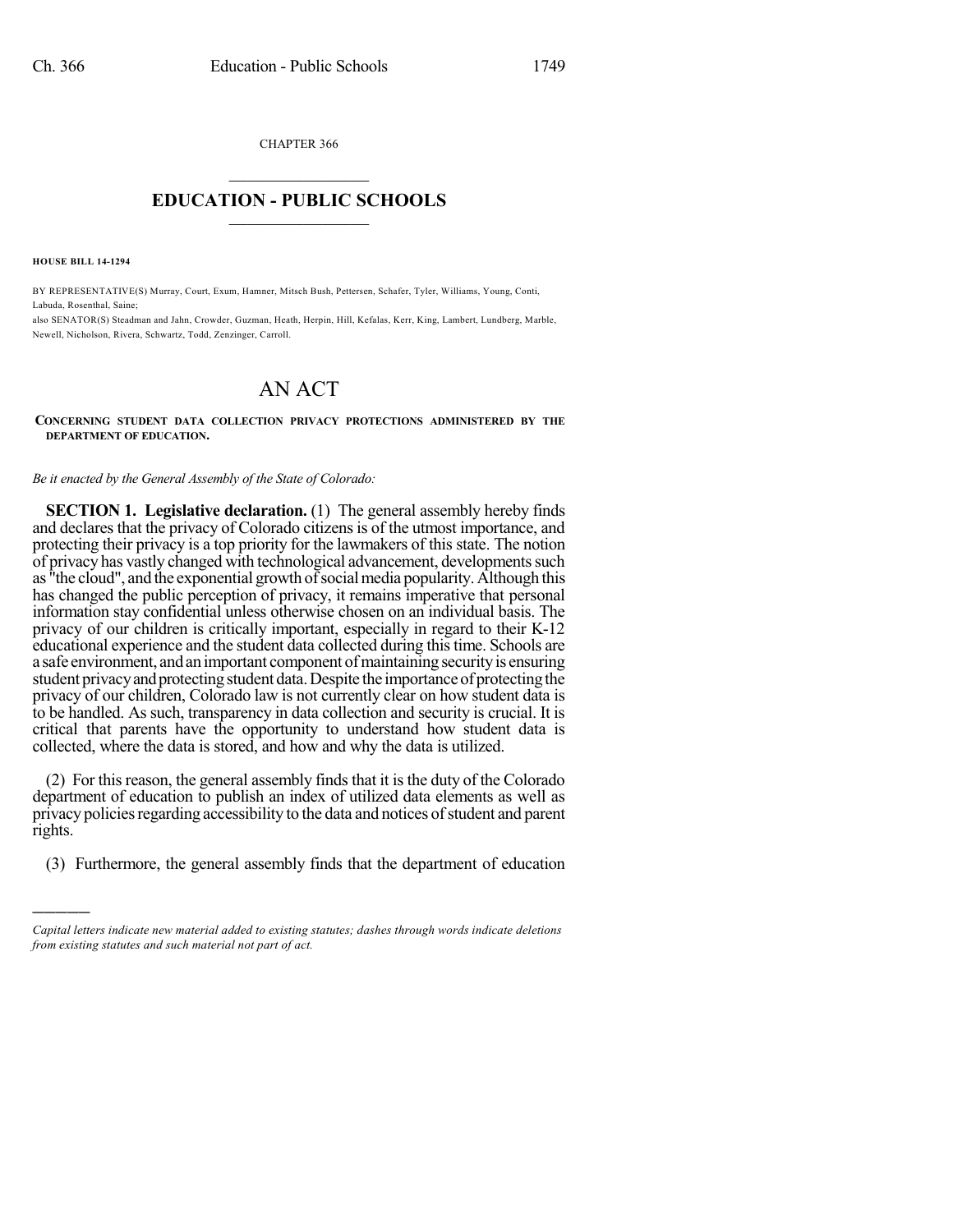must have a detailed data security plan regarding the protection and confidentiality of all Colorado student data, whether the data is stored inside or outside the state, and must create a data security template for school districts to use to create their own data security plans.

**SECTION 2.** In Colorado Revised Statutes, **add** 22-2-309 as follows:

**22-2-309. Student data - accessibility - transparency - accountability**  definitions. (1) THIS SECTION SHALL BE KNOWN AND MAY BE CITED AS THE "STUDENT DATA PROTECTION, ACCESSIBILITY, TRANSPARENCY, AND ACCOUNTABILITY ACT OF 2014".

(2) AS USED IN THIS SECTION, UNLESS THE CONTEXT OTHERWISE REQUIRES:

(a) "AGGREGATE DATA"MEANS DATA COLLECTED AND REPORTED AT THE GROUP, COHORT, OR INSTITUTIONAL LEVEL.

(b) "DATA SYSTEM" MEANS THE COLORADO STATE DEPARTMENT OF EDUCATION STUDENT DATA SYSTEM.

(c) "PERSONALLY IDENTIFIABLE DATA" MEANS A DATASET THAT IS LINKED TO A SPECIFIC STUDENT OR THE STUDENT'S PARENT OR LEGAL GUARDIAN AND THAT WOULD ALLOW A REASONABLE PERSON IN THE SCHOOL COMMUNITY,WHO DOES NOT HAVE KNOWLEDGE OF THE RELEVANT CIRCUMSTANCES, TO IDENTIFY THE STUDENT, PARENT, OR LEGAL GUARDIAN WITH REASONABLE CERTAINTY.

(d) "STATE-ASSIGNED STATEWIDE STUDENT IDENTIFIER" MEANS THE UNIQUE STUDENT IDENTIFIER ASSIGNED BY THE DEPARTMENT TO EACH STUDENT THAT MUST NEITHER BE NOR INCLUDE THE SOCIAL SECURITY NUMBER OF A STUDENT IN WHOLE OR IN SEQUENTIAL PART.

(e) (I) "STUDENT DATA" MEANS DATA THAT IS COLLECTED AND STORED BY THE DEPARTMENT AT THE INDIVIDUAL STUDENT LEVEL AND INCLUDED IN A STUDENT'S EDUCATIONAL RECORD.

(II) "STUDENT DATA" INCLUDES:

(A) STATE-ADMINISTERED ASSESSMENT RESULTS, INCLUDING PARTICIPATION INFORMATION;

(B) COURSES TAKEN AND COMPLETED,CREDITS EARNED,AND OTHER TRANSCRIPT INFORMATION;

(C) COURSE GRADES AND GRADE POINT AVERAGE;

(D) GRADE LEVEL AND EXPECTED GRADUATION YEAR;

(E) DEGREE, DIPLOMA, CREDENTIAL ATTAINMENT, OR OTHER SCHOOL EXIT INFORMATION;

(F) ATTENDANCE AND MOBILITY INFORMATION BETWEEN AND WITHIN COLORADO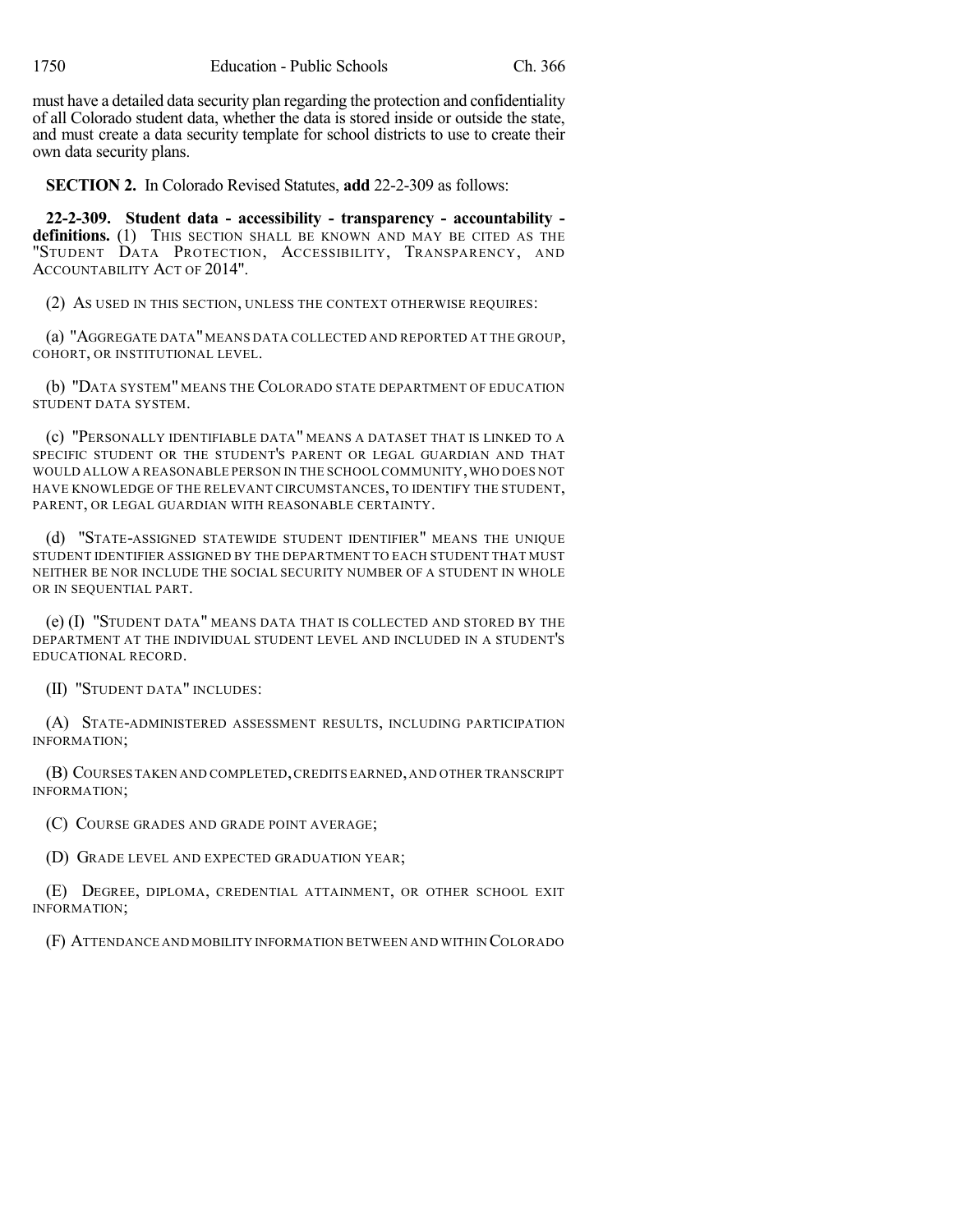SCHOOL DISTRICTS;

(G) SPECIAL EDUCATION DATA AND SPECIAL EDUCATION DISCIPLINE REPORTS LIMITED TO OBJECTIVE INFORMATION THAT IS SUFFICIENT TO PRODUCE THE FEDERAL TITLE IV ANNUAL INCIDENT REPORT;

(H) DATE OF BIRTH, FULL NAME, GENDER, RACE, AND ETHNICITY; AND

(I) PROGRAM PARTICIPATION INFORMATION REQUIRED BY STATE OR FEDERAL LAW.

(3) THE STATE BOARD SHALL:

(a) CREATE, PUBLISH, AND MAKE PUBLICLY AVAILABLE A DATA INVENTORY AND DICTIONARY OR INDEX OF DATA ELEMENTS WITH DEFINITIONS OF INDIVIDUAL STUDENT DATA FIELDS CURRENTLY USED IN THE STUDENT DATA SYSTEM INCLUDING:

(I) INDIVIDUAL STUDENT DATA THAT SCHOOL DISTRICTS AND SCHOOLS ARE REQUIRED TO REPORT BY STATE AND FEDERAL EDUCATION MANDATES; AND

(II) INDIVIDUAL STUDENT DATA THAT IS PROPOSED FOR INCLUSION IN THE STUDENT DATA SYSTEM WITH A STATEMENT REGARDING THE PURPOSE OR REASON FOR THE PROPOSED COLLECTION;

(b) DEVELOP, PUBLISH, AND MAKE PUBLICLY AVAILABLE POLICIES AND PROCEDURES TO COMPLY WITH THE FEDERAL "FAMILY EDUCATIONAL RIGHTS AND PRIVACY ACT OF 1974", 20 U.S.C. SEC. 1232g, AND OTHER RELEVANT PRIVACY LAWS AND POLICIES, INCLUDING BUT NOT LIMITED TO POLICIES THAT RESTRICT ACCESS TO PERSONALLY IDENTIFIABLE DATA IN THE STUDENT DATA SYSTEM TO:

(I) THE AUTHORIZED STAFF OF THE DEPARTMENT THAT REQUIRE ACCESS TO PERFORM ASSIGNED OR CONTRACTUAL DUTIES, INCLUDING STAFF AND CONTRACTORS FROM THE OFFICE OF INFORMATION AND TECHNOLOGY THAT ARE ASSIGNED TO THE DEPARTMENT;

(II) THE DEPARTMENT'S CONTRACTORS THAT REQUIRE ACCESS TO PERFORM ASSIGNED OR CONTRACTUAL DUTIES THAT COMPLY WITH THE REQUIREMENTS SPECIFIED BY PARAGRAPH (g) OF THIS SUBSECTION (3);

(III) SCHOOL DISTRICT ADMINISTRATORS, TEACHERS, AND SCHOOL PERSONNEL WHO REQUIRE ACCESS TO PERFORM ASSIGNED DUTIES;

(IV) STUDENTS AND THEIR PARENTS; AND

(V) THE AUTHORIZED STAFF OF OTHER STATE AGENCIES, INCLUDING PUBLIC INSTITUTIONS OF HIGHER EDUCATION, AS REQUIRED BY LAW OR DEFINED BY INTERAGENCY DATA-SHARING AGREEMENTS;

(c) DEVELOP USER-FRIENDLY INFORMATION FOR THE PUBLIC RELATED TO THE DEPARTMENT'S DATA-SHARING AGREEMENTS;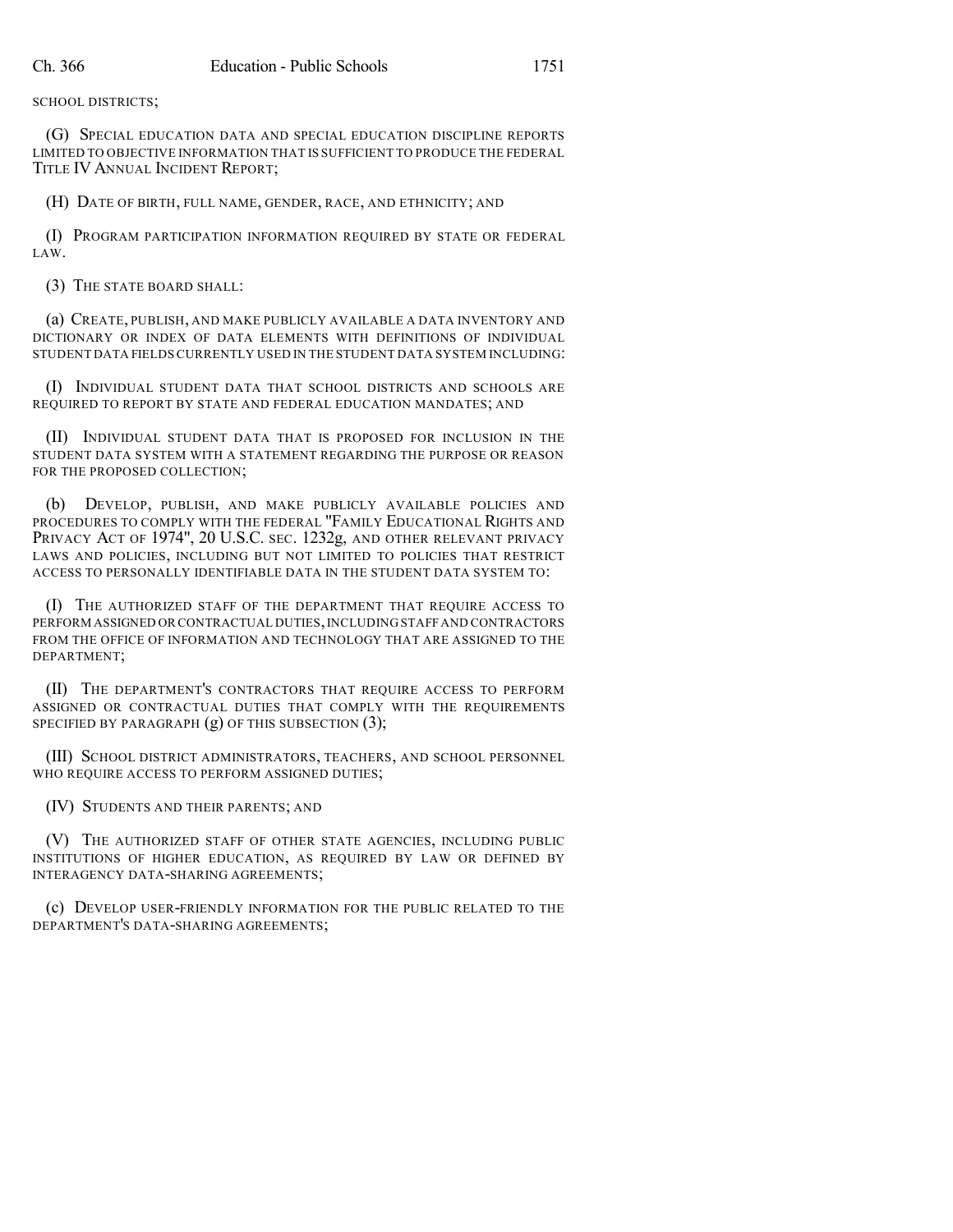(d) DEVELOP A DETAILED DATA SECURITY PLAN THAT INCLUDES:

(I) GUIDELINES FOR AUTHORIZING ACCESS TO THE STUDENT DATA SYSTEM AND TO INDIVIDUAL STUDENT DATA, INCLUDING GUIDELINES FOR AUTHENTICATING AUTHORIZED ACCESS;

(II) PRIVACY COMPLIANCE STANDARDS;

(III) PRIVACY AND SECURITY AUDITS;

(IV) SECURITY BREACH PLANNING, NOTICE, AND PROCEDURES;

(V) DATA RETENTION AND DISPOSITION POLICIES WHICH MUST INCLUDE SPECIFIC CRITERIA FOR IDENTIFYING WHEN AND HOW THE DATA WILL BE DESTROYED;

(VI) GUIDANCE FOR SCHOOL DISTRICTS AND STAFF REGARDING DATA USE;

(VII) CONSEQUENCES FOR SECURITY BREACHES; AND

(VIII) STAFF TRAINING REGARDING THE POLICIES;

(e) ENSURE ROUTINE AND ONGOING COMPLIANCE BY THE DEPARTMENT WITH THE FEDERAL "FAMILY EDUCATIONAL RIGHTS AND PRIVACY ACT OF 1974", 20 U.S.C. SEC.1232g, OTHER RELEVANT PRIVACY LAWS AND POLICIES, AND THE PRIVACY AND SECURITY POLICIES AND PROCEDURES DEVELOPED UNDER THE AUTHORITY OF THIS SECTION, INCLUDING THE PERFORMANCE OF COMPLIANCE AUDITS;

(f) ENSURE THAT AGREEMENTS INVOLVING THE DISCLOSURE OF STUDENT DATA FOR RESEARCH CONDUCTED ON BEHALF OF THE DEPARTMENT TO DEVELOP, VALIDATE,OR ADMINISTER PREDICTIVE TESTS;ADMINISTER STUDENT AID PROGRAMS; OR IMPROVE INSTRUCTION MUST:

(I) SPECIFY THE PURPOSE, SCOPE, AND DURATION OF THE STUDY OR STUDIES AND THE INFORMATION TO BE DISCLOSED;

(II) REQUIRE THE ORGANIZATION TO USE PERSONALLY IDENTIFIABLE INFORMATION FROM EDUCATION RECORDS ONLY TO MEET THE PURPOSE OR PURPOSES OF THE STUDY AS STATED IN THE WRITTEN AGREEMENT;

(III) REQUIRE THE ORGANIZATION TO CONDUCT THE STUDY IN A MANNER THAT DOES NOT PERMIT ACCESS TO THE PERSONALLY IDENTIFIABLE DATA OF PARENTS AND STUDENTS BY ANYONE OTHER THAN REPRESENTATIVES OF THE ORGANIZATION WITH LEGITIMATE INTERESTS; AND

(IV) REQUIRE THE ORGANIZATION TO DESTROY ALL PERSONALLY IDENTIFIABLE INFORMATION WHEN THE INFORMATION IS NO LONGER NEEDED FOR THE PURPOSES FOR WHICH THE STUDY WAS CONDUCTED AND TO SPECIFY THE TIME PERIOD IN WHICH THE INFORMATION MUST BE DESTROYED;

(g) DEVELOP REQUIREMENTS THAT ANY DEPARTMENT CONTRACTS THAT AFFECT DATABASES, ASSESSMENTS, OR INSTRUCTIONAL SUPPORTS THAT INCLUDE STUDENT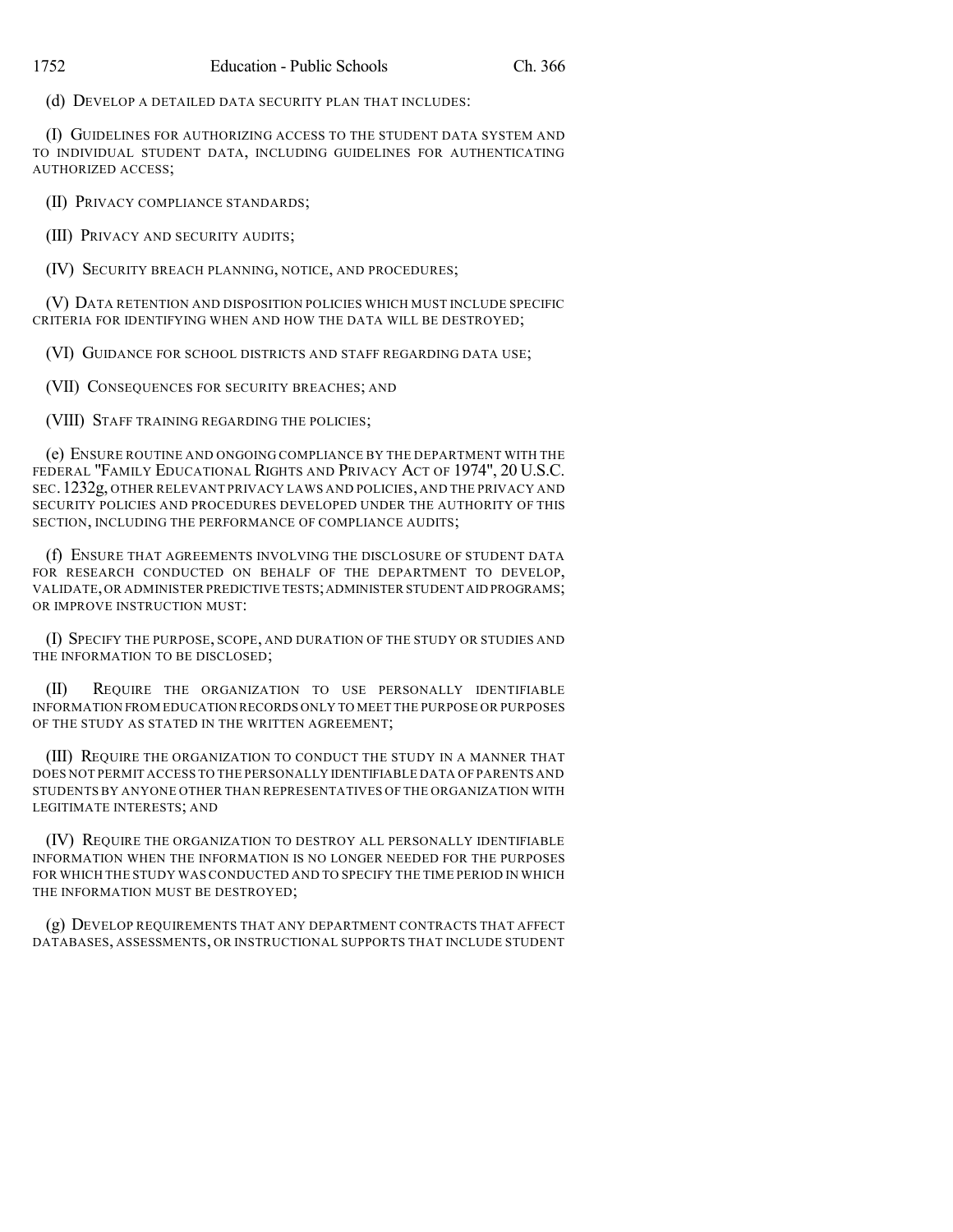OR PERSONALLY IDENTIFIABLE DATA AND ARE OUTSOURCED TO PRIVATE VENDORS INCLUDE EXPRESS PROVISIONS THAT SAFEGUARD PRIVACY AND SECURITY, INCLUDING SPECIFYING THAT PERSONALLY IDENTIFIABLE DATA MAY ONLY BE USED FOR THE PURPOSE SPECIFIED IN THE CONTRACT AND PROHIBITING FURTHER DISCLOSURE OF THAT DATA OR ITS USE FOR COMMERCIAL PURPOSES, AND INCLUDE PENALTIES FOR NONCOMPLIANCE; AND

(h) ADOPT RULES TO IMPLEMENT THE PROVISIONS OF THIS SECTION.

(4) THE DEPARTMENT SHALL DEVELOP A PROCESS TO CONSIDER AND REVIEW ALL OUTSIDE REQUESTS FOR STATE DATA, OTHER THAN AGGREGATE STUDENT INFORMATION ALREADY PUBLICLY AVAILABLE,BY INDIVIDUALS NOT EMPLOYED BY THE STATE WHO WISH TO CONDUCT RESEARCH USING STUDENT OR SCHOOL SYSTEM DATA ALREADY COLLECTED BY THE DEPARTMENT.

(5) (a) THE DEPARTMENT SHALL NOT REQUIRE A SCHOOL DISTRICT TO PROVIDE ANY DATA THAT IS NOT REQUIRED BY STATE OR FEDERAL LAW; EXCEPT THAT IT MAY REQUIRE DATA NOT MANDATED BY STATE OR FEDERAL LAW THAT IS ASSOCIATED WITH A GRANT PROPOSAL OR A DISTRICT LOCAL EDUCATION AGENCY MAY BE ASKED TO VOLUNTARILY SUBMIT DATA IN ORDER TO RECEIVE A BENEFIT, SUCH AS GRANT FUNDING OR SPECIAL DESIGNATIONS.

(b) UNLESS REQUIRED BY STATE OR FEDERAL LAW, THE DEPARTMENT SHALL NOT COLLECT:

(I) JUVENILE DELINQUENCY RECORDS;

- (II) CRIMINAL RECORDS;
- (III) MEDICAL AND HEALTH RECORDS;
- (IV) STUDENT SOCIAL SECURITY NUMBERS; AND
- (V) STUDENT BIOMETRIC INFORMATION.

(c) UNLESS OTHERWISE APPROVED BY THE STATE BOARD, THE DEPARTMENT SHALL NOT TRANSFER STUDENT OR PERSONALLY IDENTIFIABLE DATA TO A FEDERAL, STATE, OR LOCAL AGENCY OR OTHER ENTITY OUTSIDE OF THE STATE, EXCEPT UNDER THE FOLLOWING CIRCUMSTANCES:

(I) IF A STUDENT TRANSFERS TO AN EDUCATION ENTITY IN STATE OR OUT OF STATE OR IF A SCHOOL OR SCHOOL DISTRICT SEEKS HELP IN LOCATING A STUDENT WHO TRANSFERS OUT OF STATE;

(II) IF A STUDENT SEEKS TO ENROLL IN OR TO ATTEND AN OUT-OF-STATE INSTITUTION OF HIGHER EDUCATION OR TRAINING PROGRAM;

(III) IF A STUDENT PARTICIPATES IN A PROGRAM OR ASSESSMENT FOR WHICH SUCH A DATA TRANSFER IS A CONDITION OF PARTICIPATION;

(IV) IF A STUDENT IS CLASSIFIED AS "MIGRANT" FOR FEDERAL REPORTING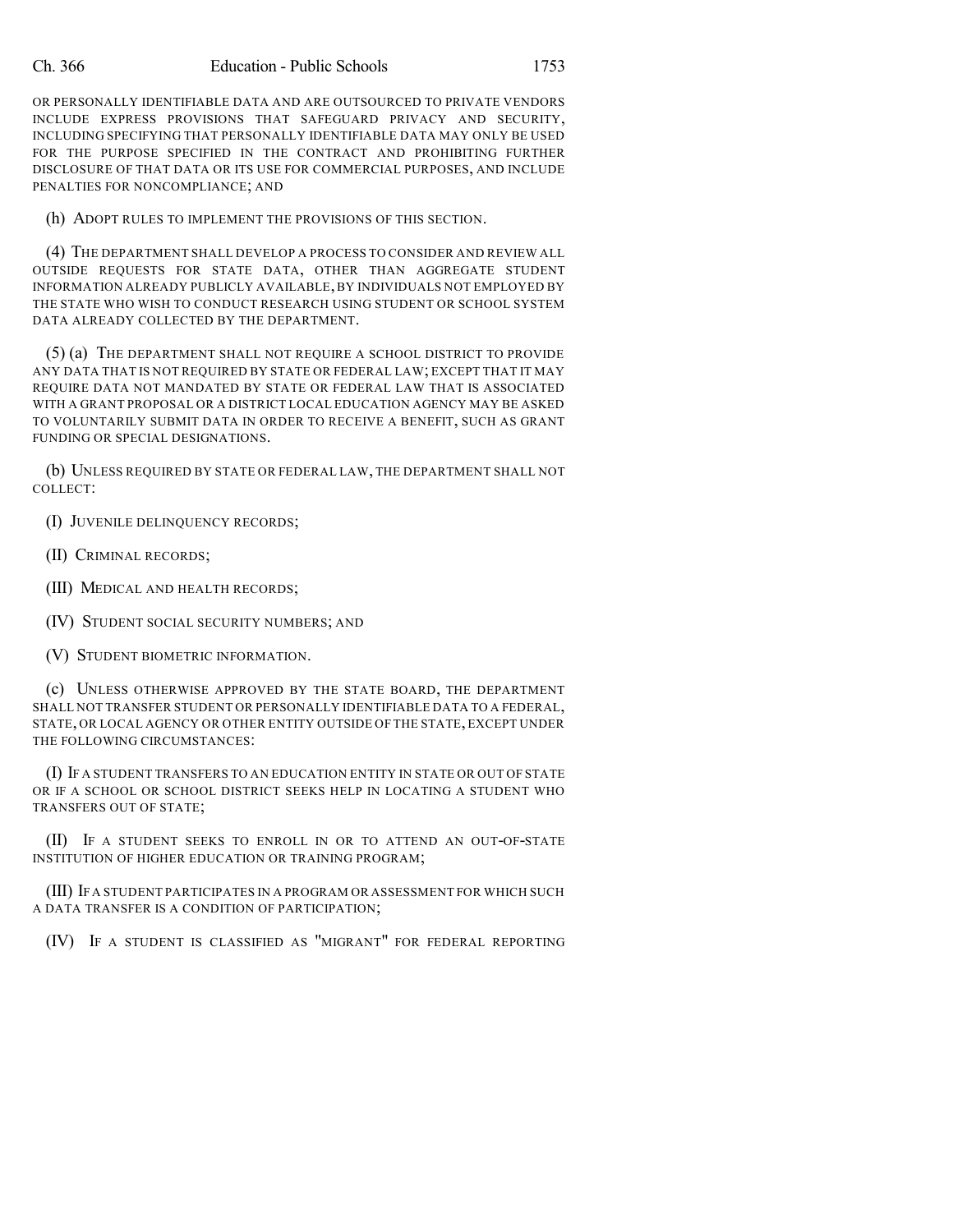PURPOSES;

(V) IF THE DEPARTMENT ENTERS INTO A CONTRACT WITH AN OUT-OF-STATE VENDOR THAT AFFECTS DATABASES, ASSESSMENTS, SPECIAL EDUCATION, OR INSTRUCTIONAL SUPPORT RELATED TO AN AUDIT OR EVALUATION OF FEDERAL- OR STATE-SUPPORTED EDUCATION PROGRAMS, FOR THE ENFORCEMENT OF OR COMPLIANCE WITH FEDERAL LEGAL REQUIREMENTS THAT RELATE TO THOSE PROGRAMS, OR FOR CONDUCTING STUDIES FOR OR ON BEHALF OF THE DEPARTMENT TO DEVELOP, VALIDATE, OR ADMINISTER PREDICTIVE TESTS, ADMINISTER STUDENT AID PROGRAMS, OR IMPROVE INSTRUCTION; OR

(VI) IF THE DISCLOSURE IS TO COMPLY WITH A JUDICIAL ORDER OR LAWFULLY ISSUED SUBPOENA OR IN CONNECTION WITH A HEALTH OR SAFETY EMERGENCY.

(d) THE DEPARTMENT SHALL NOT SELL, TRADE, GIFT, OR MONETIZE STUDENT DATA FOR COMMERCIAL USE OR INVESTMENT INTERESTS.

(6) THE DEPARTMENT SHALL PUBLISH A LIST OF VENDORS THAT THE DEPARTMENT CONTRACTS WITH THAT HOLD STUDENT DATA.

(7) THE DEPARTMENT SHALL DEVELOP DATA SECURITY GUIDANCE THAT MAY BE USED BY LOCAL EDUCATION AGENCIES. THE DEPARTMENT'S DATA SECURITY GUIDANCE MUST INCLUDE:

(a) GUIDANCE FOR AUTHORIZING ACCESS TO THE STUDENT DATA SYSTEM AND TO INDIVIDUAL STUDENT DATA, INCLUDING GUIDANCE FOR AUTHENTICATING AUTHORIZED ACCESS;

- (b) PRIVACY COMPLIANCE STANDARDS;
- (c) PRIVACY AND SECURITY AUDITS;
- (d) SECURITY BREACH PLANNING, NOTICE, AND PROCEDURES;
- (e) DATA RETENTION AND DISPOSITION PROCEDURES;
- (f) DATA COLLECTION AND SHARING PROCEDURES;

(g) RECOMMENDATIONS THAT ANY CONTRACTS THAT AFFECT DATABASES, ASSESSMENTS, OR INSTRUCTIONAL SUPPORTS THAT INCLUDE STUDENT OR PERSONALLY IDENTIFIABLE DATA AND ARE OUTSOURCED TO PRIVATE VENDORS INCLUDE EXPRESS PROVISIONS THAT SAFEGUARD PRIVACY AND SECURITY AND INCLUDE PENALTIES FOR NONCOMPLIANCE;

(h) BEST SECURITY PRACTICES FOR PRIVACY WHEN USING ON-LINE EDUCATION SERVICES, INCLUDING WEB SITES AND APPLICATIONS;

(i) GUIDANCE FOR CONTRACTS INVOLVING THE OUTSOURCING OF EDUCATIONAL SERVICES;

(j) GUIDANCE FOR CONTRACTS INVOLVING ON-LINE EDUCATION SERVICES; AND